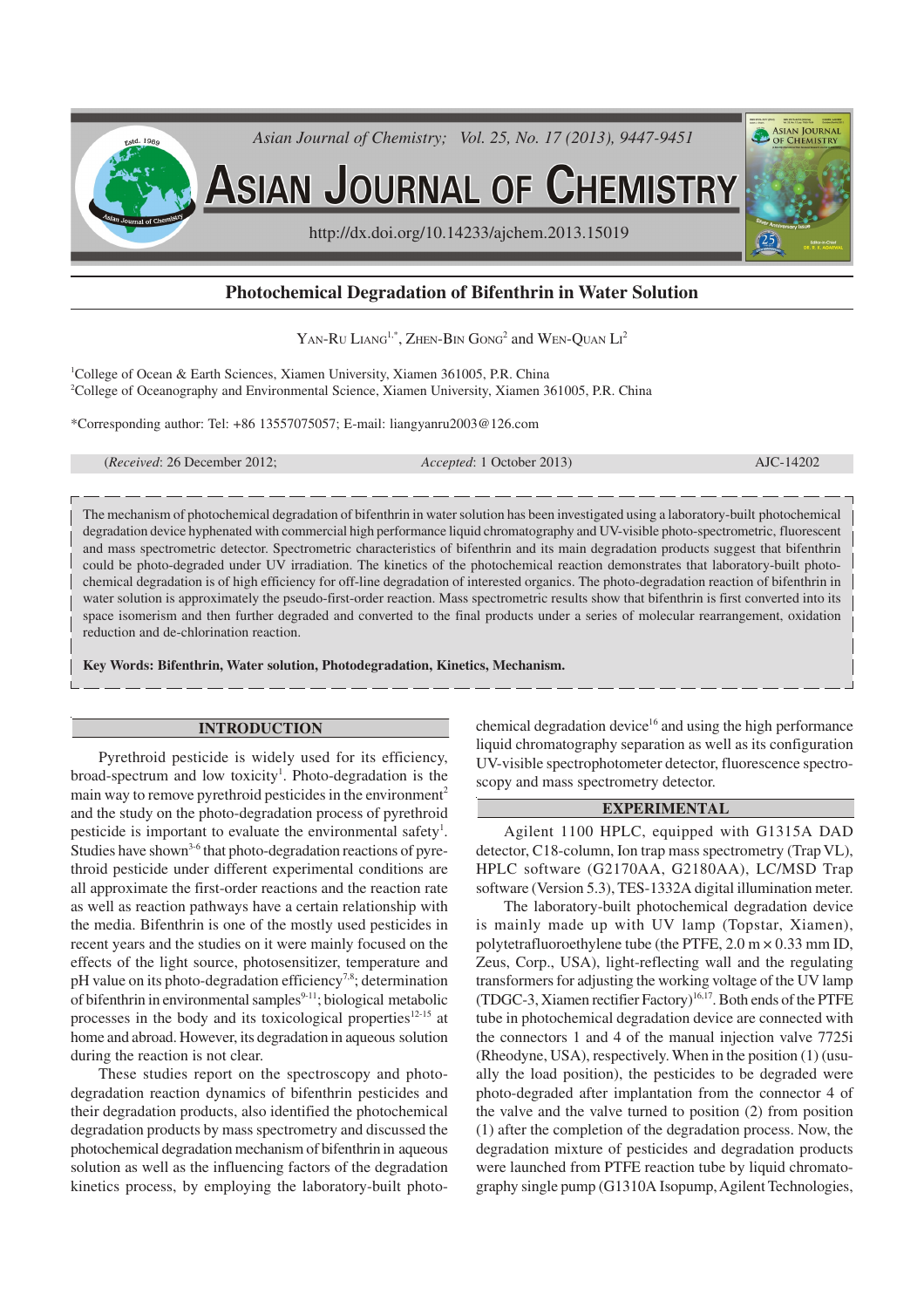USA), constant volume by volumetric flask after reception. Then, we took certain volume injection to conduct the liquid chromatography separation and studied the spectroscopy and mass spectrometry characteristics of pesticide and its degradation products. The process was shown in Fig. 1.



Fig. 1. Schematic diagram of photo-degradation reactor. Position (1): load and irradiation of the pesticide. Position (2): transferring of the photo-degradation products to volumetric flask by isopump driving

Acetonitrile was HPLC grade (Tedia Company, Inc. USA). Water was the ultrapure water (Guangdong Robust Group Co., Ltd). The bifenthrin standard products (1000 mg/L, *n*-hexane) were bought in scientific research and environmental protection monitoring of the Ministry of Agriculture.

**General procedure:** First, bifenthrin was photo-degraded by employing the device in Fig. 1 and the mixed solution of bifenthrin and its degradation products were collected. Then, the solution was transferred to a volumetric flask, constant volume, 20µL of injection, liquid chromatography separation, detection by UV-visible spectrophotometric device (DAD) and fluorescence spectroscopy detector (FLD). Lastly, the absorption spectra and fluorescence spectra of bifenthrin pesticide parent and the degradation products were studied.

After a known concentration of bifenthrin has been photodegraded by employing the device in Fig. 1, we did experiments on the study of the influence of illumination time on pesticides maternal concentration as described earlier and then calculated the kinetic parameters of photo-degradation process of bifenthrin.

According to the same steps, we studied on the effects of the intensity of light (lamp voltage), the initial concentration of bifenthtrin**,** water solution salinity, pH value and the coexistent small organic molecules in water solution on pesticide photo-degradation reaction rate.

**Detection method:** The separation and detection conditions of bifenthrin maternal and photo-degradation products included that the mobile phase was acetonitrile: water = 85:15 (V/V), velocity was 1 mL/min, separation column was Eclipse  $XDB-C_{18}$  (5 µm, 4.6 mm  $\times$  150 mm, Germany).

The bifenthtrin and its degradation product mixture were determinated by HPLC-MS and the molecular structure was also identified. High performance liquid chromatographic conditions were: mobile phase acetonitrile: water (pH 8 ammonia) =  $85:15$  (V/V), Agilent ZORBAX Eclipse Plus-C<sub>18</sub> chromatographic column  $(3.5 \text{ m}, 3 \text{ mm} \times 150 \text{ mm})$ , a flow

rate of 0.3 mL/min, column temperature of 30 ºC, sample volume 20 µL; Agilent Trap VL MSD working conditions were: ESI for the positive ion mode, nebulizer pressure of 40 psi, dryer temperature 350 ºC, drying gas flow rate of 9 L/min, mass scan range 50-1000, the use of the first-stage mass spectrometry for determination.

## **RESULTS AND DISCUSSION**

**Spectrometric characteristics of bifenthrin and photodegradation products:** Fig. 2 shows the chromatogram of the photo-degraded bifenthrin and its degradation products after chromatography separation. The results of UV-visible spectrophotometric device and fluorescence spectroscopy device (Fig. 2) show that bifenthrin produces a variety of intermediates after photo-degradation (chromatogram A is bifenthrin and B and C are the main products). With the photodegradation reaction time lengthening, the concentration of pesticides is getting lower and lower, while the concentration of product B first increases and then decreases and the concentration of product C gradually increase. This indicates that product B is unstable under prolonged light and continues to degrade to other products including product C. In addition, according to the fluorescence chromatogram, we found that there was almost no fluorescence of bifenthrin before irradiation, while with the extension of light, the fluorescence intensity first increased and then decreased. Thus, we presumed that bifenthrin occur the space isomerization phenomena during the light and generate the space isomer with strong fluorescence, which degraded into products B, C in the meanwhile of its generating.

We studied the spectral parameters of bifenthrin and the main photo-degradation products, using the spectral scan function of UV-visible spectrophotometric device and fluorescence spectroscopy device during the chromatographic separation process. The results were shown in Table-1.

| TABLE-1                                                                                                  |                              |                  |                  |                  |
|----------------------------------------------------------------------------------------------------------|------------------------------|------------------|------------------|------------------|
| SPECTROMETRIC CHARACTERISTIC OF                                                                          |                              |                  |                  |                  |
| BIFENTHRIN AND ITS DEGRADATION PRODUCTS                                                                  |                              |                  |                  |                  |
|                                                                                                          |                              | Bifenthrin $(A)$ | Product $(B)$    | Product $(C)$    |
| UV absorbance                                                                                            | $\lambda_{\text{max}}$       | 204/254 nm       | 204/254 nm       | 202/246 nm       |
| Fluorescence                                                                                             | $\lambda_{\text{\tiny{Em}}}$ | $320 \text{ nm}$ | $320 \text{ nm}$ | $343 \text{ nm}$ |
| ${}^*\lambda_{\text{max}}$ is the maximum absorbance wavelength and $\lambda_{\text{Em}}$ is the maximum |                              |                  |                  |                  |
| emission wavelength.                                                                                     |                              |                  |                  |                  |

**Photo-degradation reaction kinetics parameter of bifenthrin:** Fig. 3 is the first-order kinetic simulation curve of photo-degradation reaction of bifenthrin at different initial concentration. The results show that the photo-degradation reaction of bifenthrin is approximate the first-order reaction with the initial concentration of bifenthrin 5, 20, 40 mg/L, the light intensity of 6800 Lux and the reaction temperature  $25 \pm$ 1 °C. With the linear fit of  $\ln A/A_0$  and the photo-degradation time (t), the slope of the fitted curve is the photochemical degradation reaction rate constant.

Fig. 4 shows the influence of the intensity of light source on bifenthrin pesticide photo-degradation reaction. The results show that when the intensity of light source varies among 2500- 9800 Lux, the photo-degradation reactions of bifenthrin are all approximated to meet the first-order reaction.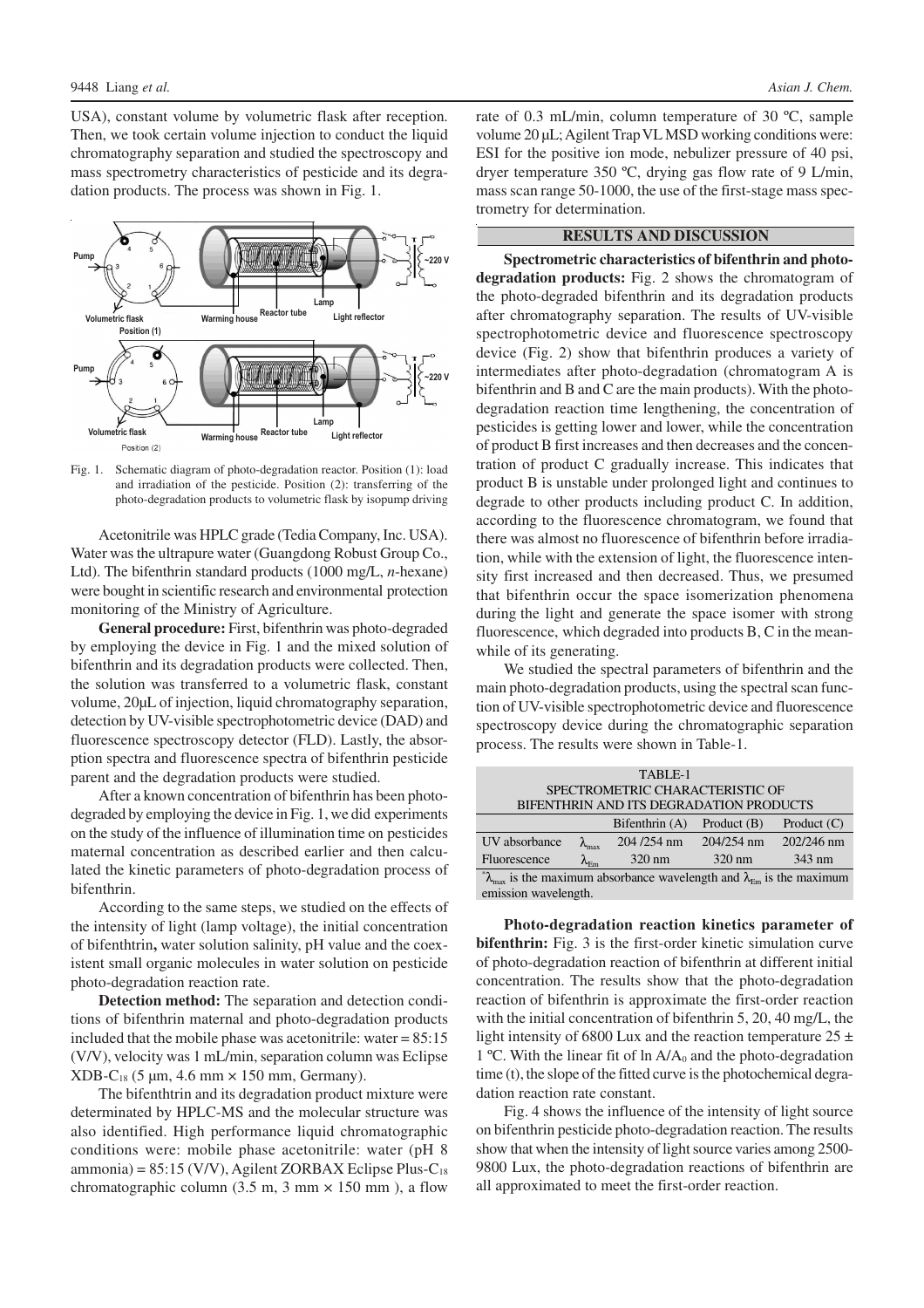

Fig. 2. Chromatograms of bifenthrin and its main photo-degradation products under various irradiation times (A: bifenthrin, B and C are photochemical degradation products)



Fig. 3. First-order kinetics simulation curve of bifenthrin under different initial concentrations

With the increase of the intensity of light source, the photochemical degradation reaction rate constant increases, indicating that the intensity of light source is an important factor affecting the photochemical degradation reactions of bifenthrin.



Fig. 4. Effect of illumination intensity on photo-degradation reaction of bifenthrin

The experimental results (Figs. 3 and 4) also show that the influence of the initial concentration of pesticide on photochemical degradation reaction is less, while the intensity of light source is the main factor to control the photochemical degradation reactions. This indicates that the thin layer light degradation reactor of polytetrafluoroethylene (PTFE) used in the experiment is of higher efficiency and fully meets the requirements for the study on the process of photochemical degradation of pesticides.

**Influence factors on photochemical degradation reaction:** The experiment studied the effects of inorganic salt in aqueous solution (salinity), pH value and small organic molecules on the photo-degradation reaction rate of bifenthrin pesticides. Fig. 5 shows the influence of salinity on the photochemical degradation reactions of bifenthrin pesticide in aqueous solution. The experimental results (Fig. 5) show that the photo-degradation reaction rate of bifenthrin pesticide slows down as the salinity increases. Therefore, considering the experimental results, it is presumed that the photo-degradation rate of bifenthrin in freshwater, estuarine water and seawater will gradually slow down.



Fig. 5. Effect of salinity on photo-degradation reaction of bifenthrin (S: Salinity)

The effect of pH values on photo-degradation reaction of bifenthrin shown in Fig. 6 indicates that pH value has no effect on the photochemical degradation reaction of pesticides.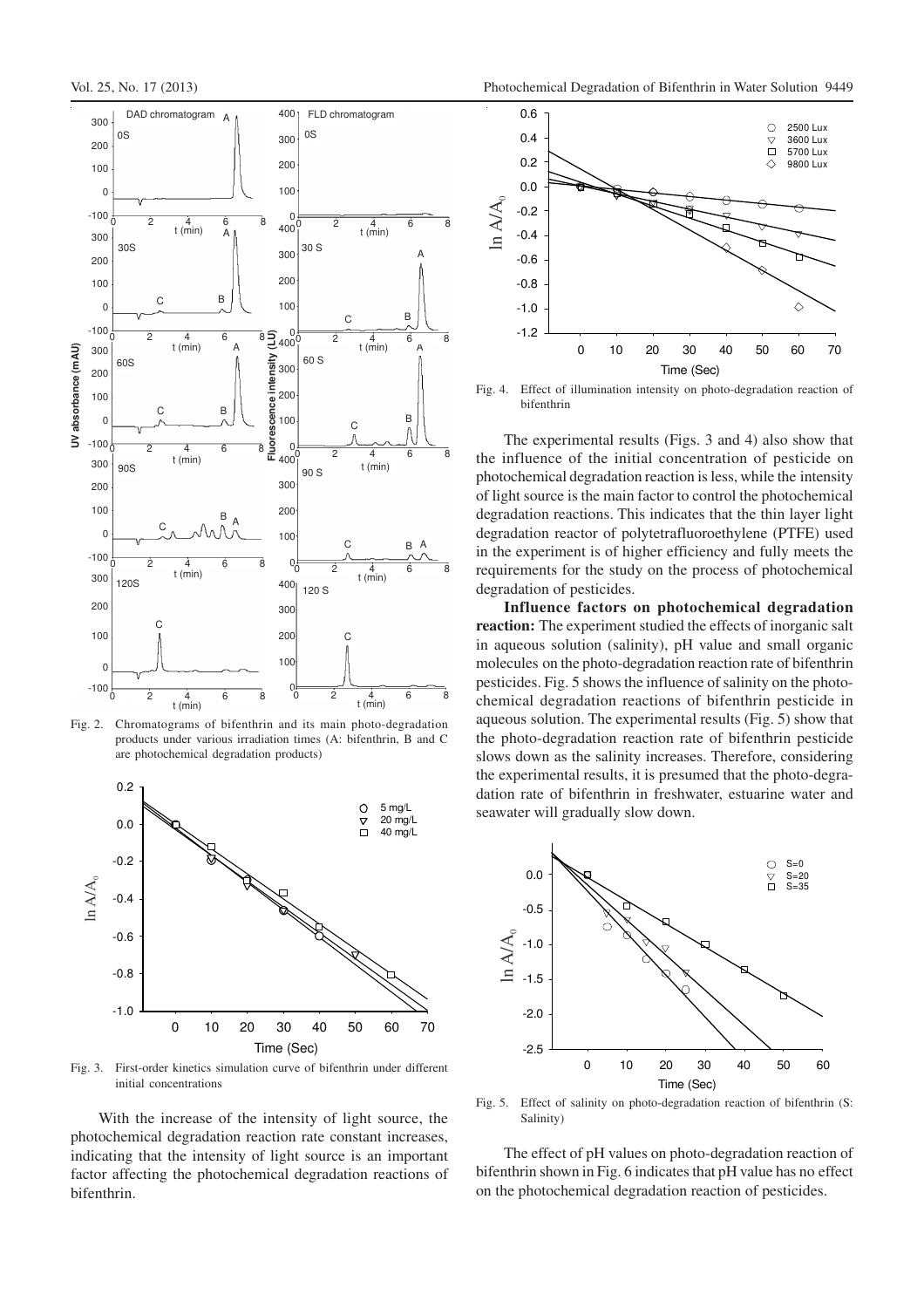



The influence of the coexistent small organic molecules in aqueous solution on the photo-degradation reaction of bifenthrin pesticide is studied by adding common small organic molecules such as methanol, acetonitrile and *n*-hexane into aqueous solution to form mixed solution. Fig. 7 is the reaction constant fitting curve of the photochemical degradation of bifenthrin in different media, such as water, methanol, acetonitrile, *n*-hexane, *etc*.The experimental results show that photodegradation rate constant of bifenthrin changes from large to small as the solution polarity changes from large to small (from water to *n*-hexane). This indicates that the optical degradation rate of bifenthrin in aqueous solution is the fastest and the presence of a small amount of small organic molecules will reduce the photo-degradation rate constant of bifenthrin, while the degradation rate of bifenthrin is the slowest when in the non-polar organic solvent.

**Mass spectrometric identification:** Fig. 8 is the firststage mass spectrum of bifenthrin A and the photo-degradation products B, C. After a careful comparison and analysis



Fig. 7. Effect of small organic molecules on photo-degradation reaction of bifenthrin

of the mass spectra of A and B, we found that the molecular weight and the fragment ions of them were the same, but different in the intensity of each fragment ion. The chromatogram of bifenthrin and the photo-degradation products of bifenthrin shown in Fig. 2 indicated that bifenthrin A and the degradation product B could be completely separated, which showed that there should be a large difference in the molecular structure between them. However, the commonly used  $XDB-C_{18}$  column for chromatography does not have the ability of separating space heterogeneous material. Therefore, it is reasonable to speculate that the degradation product B is isomer of bifenthrin after irradiation, ternary ring opening occurred, double bond formed and a rearrangement of the structure.

After analyzing the mass spectrum of degradation product C, marking the corresponding molecular structure of each